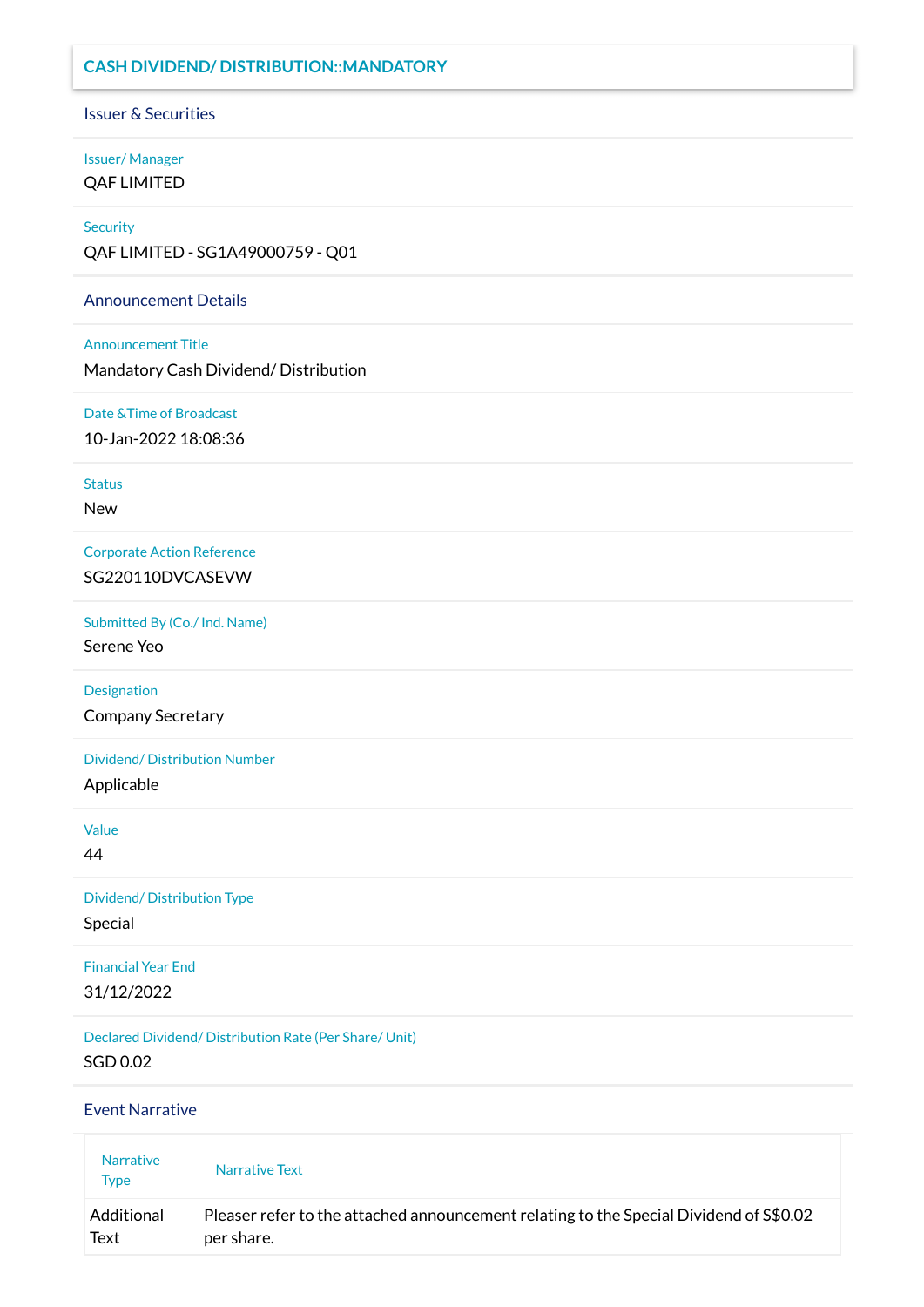#### Event Dates

Record Date and Time 25/01/2022 17:00:00

Ex Date

24/01/2022

Dividend Details

#### Payment Type

Tax Exempted (1-tier)

Gross Rate (Per Share) SGD 0.02

Net Rate (Per Share) SGD 0.02

Pay Date 15/02/2022

#### Gross Rate Status

Actual Rate

**Attachments** 

QAF Announcement - Notice of Record Date\_special [dividend\\_10.1.22.pdf](https://links.sgx.com/1.0.0/corporate-announcements/VTBA853773JH94KK/697136_QAF%20Announcement%20-%20Notice%20of_Record%20Date_special%20dividend_10.1.22.pdf)

Total size =60K MB

Applicable for REITs/ Business Trusts/ Stapled Securities